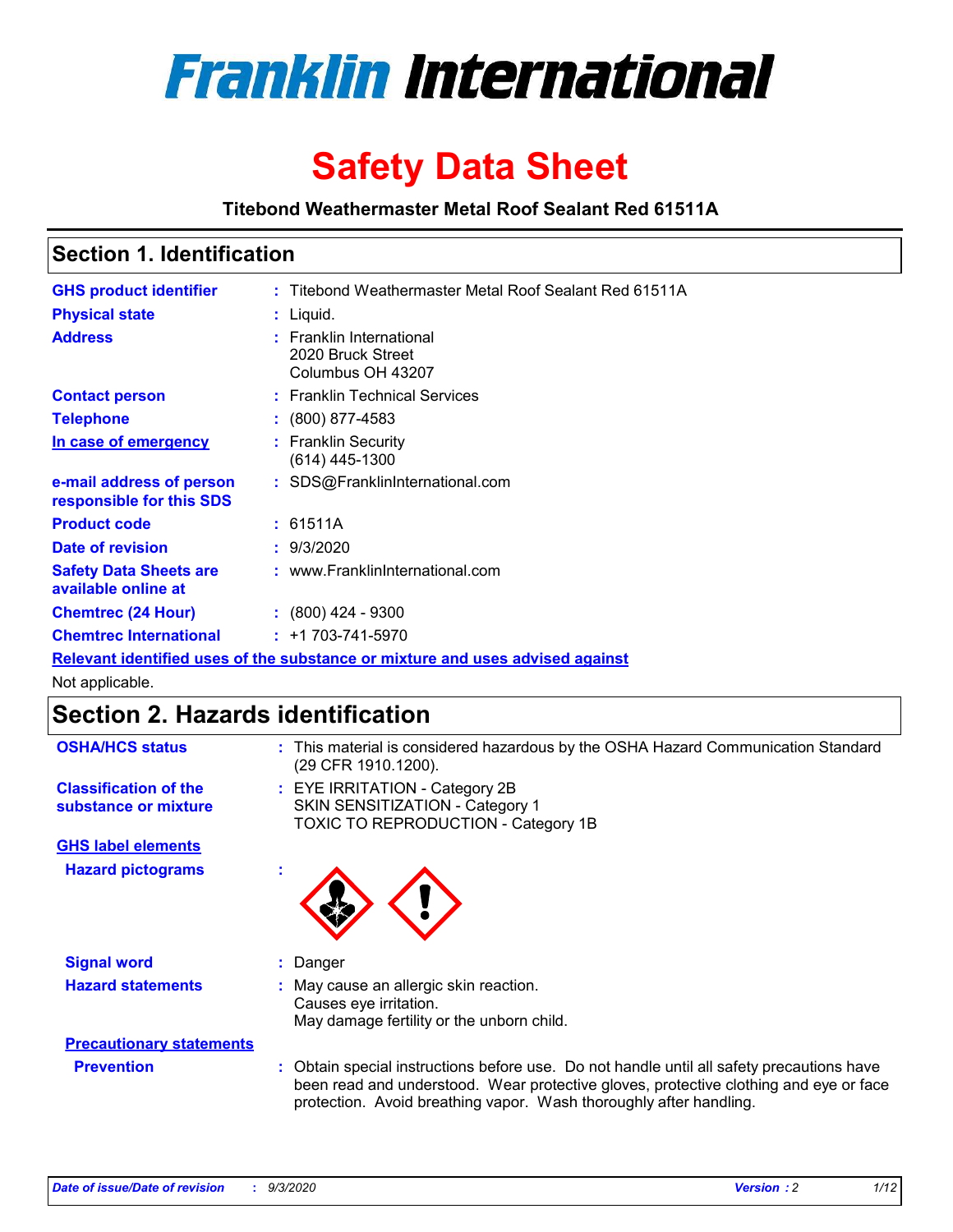### **Section 2. Hazards identification**

| <b>Response</b>                            | : IF exposed or concerned: Get medical advice or attention. Wash contaminated clothing<br>before reuse. IF ON SKIN: Wash with plenty of water. IF IN EYES: Rinse cautiously<br>with water for several minutes. Remove contact lenses, if present and easy to do.<br>Continue rinsing. If eye irritation persists: Get medical advice or attention. |
|--------------------------------------------|----------------------------------------------------------------------------------------------------------------------------------------------------------------------------------------------------------------------------------------------------------------------------------------------------------------------------------------------------|
| <b>Storage</b>                             | : Store locked up.                                                                                                                                                                                                                                                                                                                                 |
| <b>Disposal</b>                            | : Dispose of contents and container in accordance with all local, regional, national and<br>international regulations.                                                                                                                                                                                                                             |
| <b>Hazards not otherwise</b><br>classified | : Product generates methanol during cure.                                                                                                                                                                                                                                                                                                          |

# **Section 3. Composition/information on ingredients**

| <b>Substance/mixture</b> | Mixture |
|--------------------------|---------|
|                          |         |

| <b>Ingredient name</b>       | $\frac{9}{6}$ | <b>CAS number</b> |
|------------------------------|---------------|-------------------|
| 3-aminopropyltriethoxysilane | ՝≤3           | 919-30-2          |
| Dibutyltin dilaurate         | ∣≤0.3         | 77-58-7           |

Any concentration shown as a range is to protect confidentiality or is due to batch variation.

**There are no additional ingredients present which, within the current knowledge of the supplier and in the concentrations applicable, are classified as hazardous to health or the environment and hence require reporting in this section.**

**Occupational exposure limits, if available, are listed in Section 8.**

### **Section 4. First aid measures**

| <b>Description of necessary first aid measures</b> |                                                                                                                                                                                                                                                                                                                                                                                                                                                                                                                                                                                                                                                                                                                                                                           |
|----------------------------------------------------|---------------------------------------------------------------------------------------------------------------------------------------------------------------------------------------------------------------------------------------------------------------------------------------------------------------------------------------------------------------------------------------------------------------------------------------------------------------------------------------------------------------------------------------------------------------------------------------------------------------------------------------------------------------------------------------------------------------------------------------------------------------------------|
| <b>Eye contact</b>                                 | : Immediately flush eyes with plenty of water, occasionally lifting the upper and lower<br>eyelids. Check for and remove any contact lenses. Continue to rinse for at least 10<br>minutes. If irritation persists, get medical attention.                                                                                                                                                                                                                                                                                                                                                                                                                                                                                                                                 |
| <b>Inhalation</b>                                  | : Remove victim to fresh air and keep at rest in a position comfortable for breathing. If<br>not breathing, if breathing is irregular or if respiratory arrest occurs, provide artificial<br>respiration or oxygen by trained personnel. It may be dangerous to the person providing<br>aid to give mouth-to-mouth resuscitation. Get medical attention. If unconscious, place<br>in recovery position and get medical attention immediately. Maintain an open airway.<br>Loosen tight clothing such as a collar, tie, belt or waistband. In case of inhalation of<br>decomposition products in a fire, symptoms may be delayed. The exposed person may<br>need to be kept under medical surveillance for 48 hours.                                                       |
| <b>Skin contact</b>                                | : Wash with plenty of soap and water. Remove contaminated clothing and shoes. Wash<br>contaminated clothing thoroughly with water before removing it, or wear gloves.<br>Continue to rinse for at least 10 minutes. Get medical attention. In the event of any<br>complaints or symptoms, avoid further exposure. Wash clothing before reuse. Clean<br>shoes thoroughly before reuse.                                                                                                                                                                                                                                                                                                                                                                                     |
| <b>Ingestion</b>                                   | : Wash out mouth with water. Remove dentures if any. Remove victim to fresh air and<br>keep at rest in a position comfortable for breathing. If material has been swallowed and<br>the exposed person is conscious, give small quantities of water to drink. Stop if the<br>exposed person feels sick as vomiting may be dangerous. Do not induce vomiting<br>unless directed to do so by medical personnel. If vomiting occurs, the head should be<br>kept low so that vomit does not enter the lungs. Get medical attention. Never give<br>anything by mouth to an unconscious person. If unconscious, place in recovery position<br>and get medical attention immediately. Maintain an open airway. Loosen tight clothing<br>such as a collar, tie, belt or waistband. |
| Most important symptoms/effects, acute and delayed |                                                                                                                                                                                                                                                                                                                                                                                                                                                                                                                                                                                                                                                                                                                                                                           |
| <b>Potential acute health effects</b>              |                                                                                                                                                                                                                                                                                                                                                                                                                                                                                                                                                                                                                                                                                                                                                                           |
| <b>Eye contact</b>                                 | : May cause eye irritation.                                                                                                                                                                                                                                                                                                                                                                                                                                                                                                                                                                                                                                                                                                                                               |
| <b>Inhalation</b>                                  | : No known significant effects or critical hazards.                                                                                                                                                                                                                                                                                                                                                                                                                                                                                                                                                                                                                                                                                                                       |
|                                                    |                                                                                                                                                                                                                                                                                                                                                                                                                                                                                                                                                                                                                                                                                                                                                                           |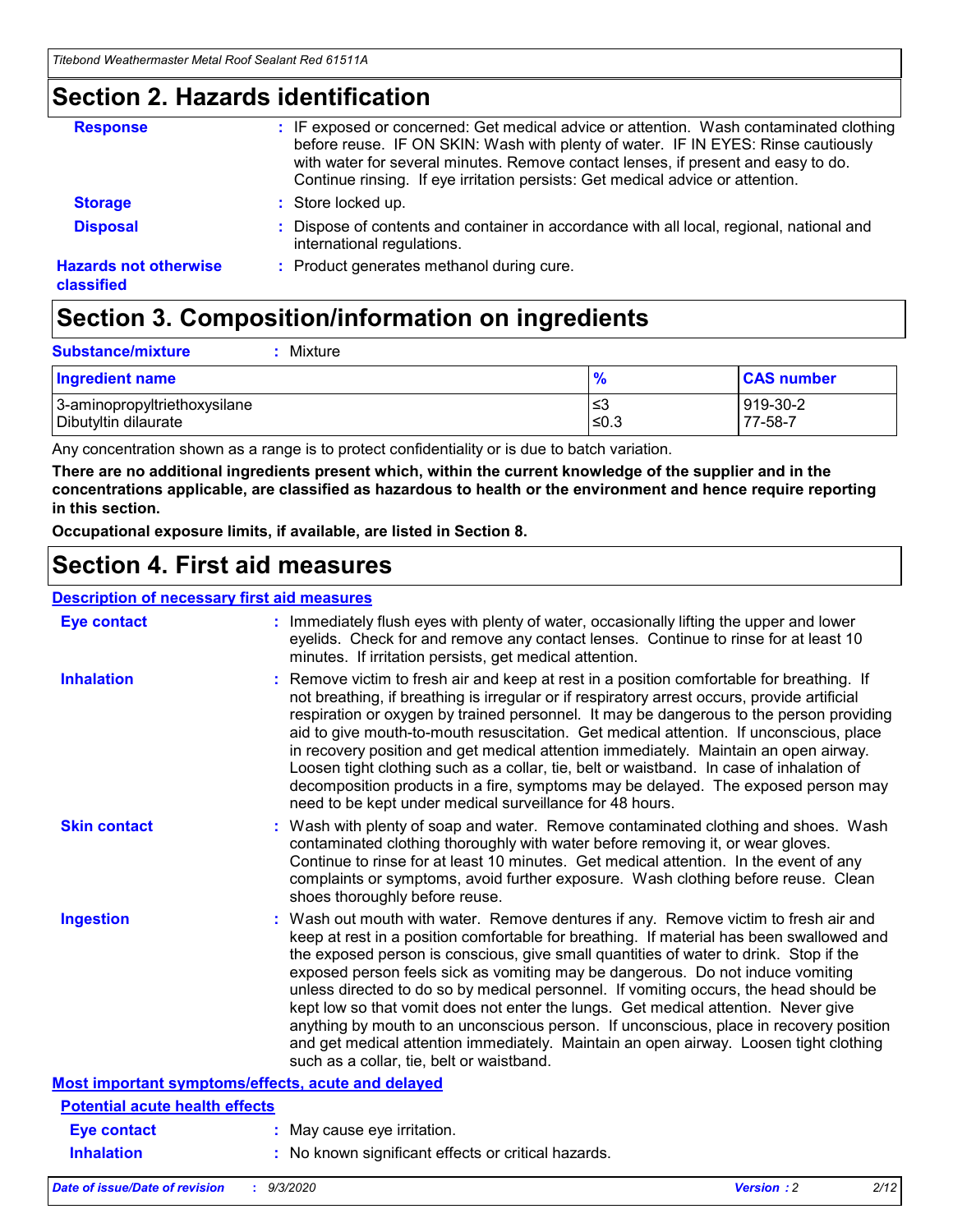| Titebond Weathermaster Metal Roof Sealant Red 61511A                                 |                                                                                                                                                                                                                                                                                                                                                                                                               |  |  |  |
|--------------------------------------------------------------------------------------|---------------------------------------------------------------------------------------------------------------------------------------------------------------------------------------------------------------------------------------------------------------------------------------------------------------------------------------------------------------------------------------------------------------|--|--|--|
| <b>Section 4. First aid measures</b>                                                 |                                                                                                                                                                                                                                                                                                                                                                                                               |  |  |  |
| <b>Skin contact</b>                                                                  | : May cause skin irritation.                                                                                                                                                                                                                                                                                                                                                                                  |  |  |  |
| <b>Ingestion</b>                                                                     | : No known significant effects or critical hazards.                                                                                                                                                                                                                                                                                                                                                           |  |  |  |
| <b>Over-exposure signs/symptoms</b>                                                  |                                                                                                                                                                                                                                                                                                                                                                                                               |  |  |  |
| <b>Eye contact</b>                                                                   | : Adverse symptoms may include the following:<br>irritation<br>watering<br>redness                                                                                                                                                                                                                                                                                                                            |  |  |  |
| <b>Inhalation</b>                                                                    | : Adverse symptoms may include the following:<br>reduced fetal weight<br>increase in fetal deaths<br>skeletal malformations                                                                                                                                                                                                                                                                                   |  |  |  |
| <b>Skin contact</b>                                                                  | Adverse symptoms may include the following:<br>irritation<br>redness<br>reduced fetal weight<br>increase in fetal deaths<br>skeletal malformations                                                                                                                                                                                                                                                            |  |  |  |
| <b>Ingestion</b>                                                                     | : Adverse symptoms may include the following:<br>reduced fetal weight<br>increase in fetal deaths<br>skeletal malformations                                                                                                                                                                                                                                                                                   |  |  |  |
| Indication of immediate medical attention and special treatment needed, if necessary |                                                                                                                                                                                                                                                                                                                                                                                                               |  |  |  |
| <b>Notes to physician</b>                                                            | : In case of inhalation of decomposition products in a fire, symptoms may be delayed.<br>The exposed person may need to be kept under medical surveillance for 48 hours.                                                                                                                                                                                                                                      |  |  |  |
| <b>Specific treatments</b>                                                           | : No specific treatment.                                                                                                                                                                                                                                                                                                                                                                                      |  |  |  |
| <b>Protection of first-aiders</b><br>aa taylaalaalaal infarmatian (Caatian 44)       | No action shall be taken involving any personal risk or without suitable training. If it is<br>suspected that fumes are still present, the rescuer should wear an appropriate mask or<br>self-contained breathing apparatus. It may be dangerous to the person providing aid to<br>give mouth-to-mouth resuscitation. Wash contaminated clothing thoroughly with water<br>before removing it, or wear gloves. |  |  |  |

**See toxicological information (Section 11)**

### **Section 5. Fire-fighting measures**

| <b>Extinguishing media</b>                               |                                                                                                                                                                                                     |
|----------------------------------------------------------|-----------------------------------------------------------------------------------------------------------------------------------------------------------------------------------------------------|
| <b>Suitable extinguishing</b><br>media                   | : Use an extinguishing agent suitable for the surrounding fire.                                                                                                                                     |
| <b>Unsuitable extinguishing</b><br>media                 | : None known.                                                                                                                                                                                       |
| <b>Specific hazards arising</b><br>from the chemical     | : In a fire or if heated, a pressure increase will occur and the container may burst.                                                                                                               |
| <b>Hazardous thermal</b><br>decomposition products       | Decomposition products may include the following materials:<br>carbon dioxide<br>carbon monoxide<br>nitrogen oxides<br>metal oxide/oxides                                                           |
| <b>Special protective actions</b><br>for fire-fighters   | : Promptly isolate the scene by removing all persons from the vicinity of the incident if<br>there is a fire. No action shall be taken involving any personal risk or without suitable<br>training. |
| <b>Special protective</b><br>equipment for fire-fighters | Fire-fighters should wear appropriate protective equipment and self-contained breathing<br>apparatus (SCBA) with a full face-piece operated in positive pressure mode.                              |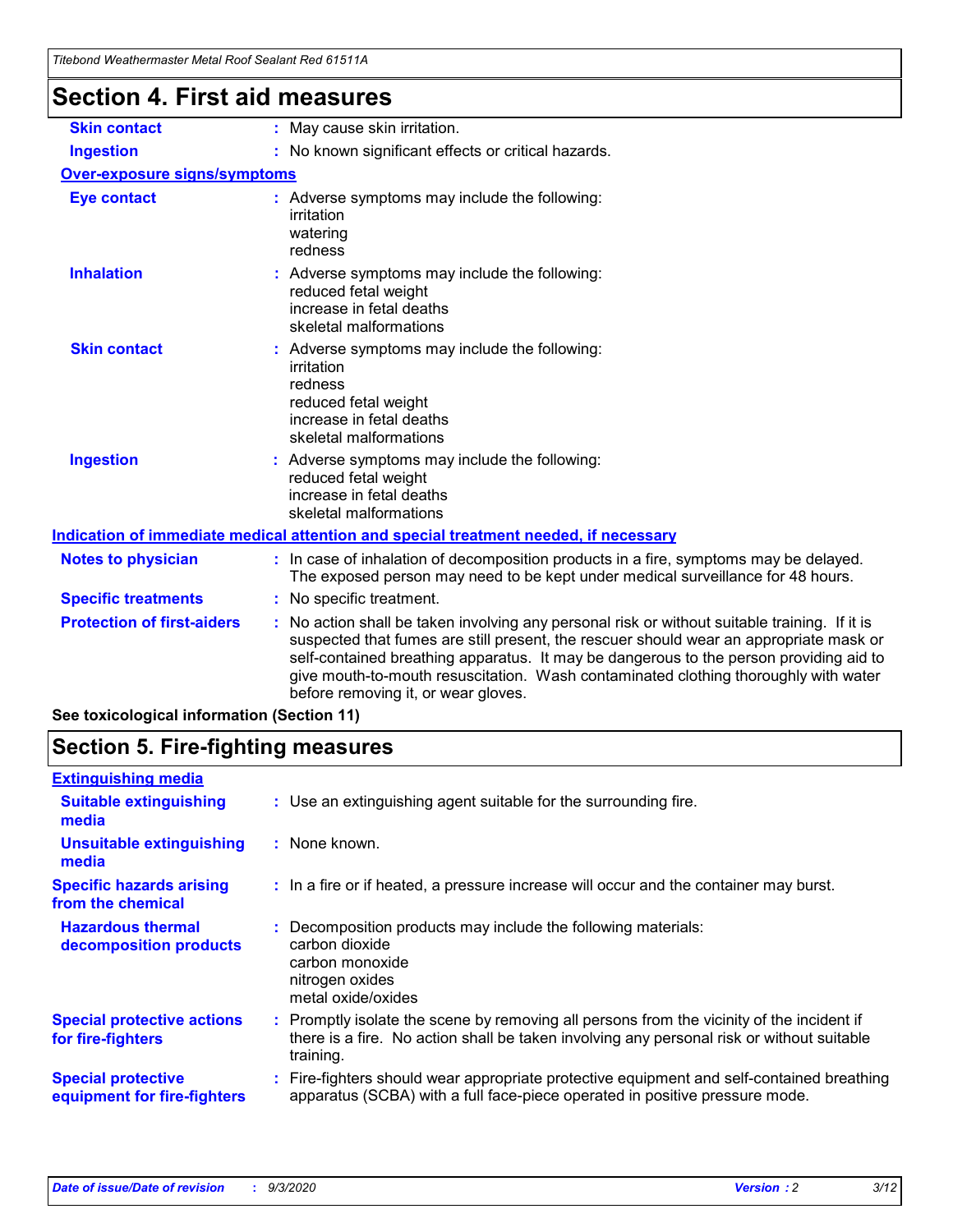### **Section 6. Accidental release measures**

|                                                              | Personal precautions, protective equipment and emergency procedures                                                                                                                                                                                                                                                                                                                                                                                                                                                                                                                                                                                                                                          |  |  |  |
|--------------------------------------------------------------|--------------------------------------------------------------------------------------------------------------------------------------------------------------------------------------------------------------------------------------------------------------------------------------------------------------------------------------------------------------------------------------------------------------------------------------------------------------------------------------------------------------------------------------------------------------------------------------------------------------------------------------------------------------------------------------------------------------|--|--|--|
| For non-emergency<br>personnel                               | : No action shall be taken involving any personal risk or without suitable training.<br>Evacuate surrounding areas. Keep unnecessary and unprotected personnel from<br>entering. Do not touch or walk through spilled material. Avoid breathing vapor or mist.<br>Provide adequate ventilation. Wear appropriate respirator when ventilation is<br>inadequate. Put on appropriate personal protective equipment.                                                                                                                                                                                                                                                                                             |  |  |  |
| For emergency responders                                     | : If specialized clothing is required to deal with the spillage, take note of any information in<br>Section 8 on suitable and unsuitable materials. See also the information in "For non-<br>emergency personnel".                                                                                                                                                                                                                                                                                                                                                                                                                                                                                           |  |  |  |
| <b>Environmental precautions</b>                             | : Avoid dispersal of spilled material and runoff and contact with soil, waterways, drains<br>and sewers. Inform the relevant authorities if the product has caused environmental<br>pollution (sewers, waterways, soil or air).                                                                                                                                                                                                                                                                                                                                                                                                                                                                              |  |  |  |
| <b>Methods and materials for containment and cleaning up</b> |                                                                                                                                                                                                                                                                                                                                                                                                                                                                                                                                                                                                                                                                                                              |  |  |  |
| <b>Small spill</b>                                           | : Stop leak if without risk. Move containers from spill area. Dilute with water and mop up<br>if water-soluble. Alternatively, or if water-insoluble, absorb with an inert dry material and<br>place in an appropriate waste disposal container. Dispose of via a licensed waste<br>disposal contractor.                                                                                                                                                                                                                                                                                                                                                                                                     |  |  |  |
| <b>Large spill</b>                                           | : Stop leak if without risk. Move containers from spill area. Approach release from<br>upwind. Prevent entry into sewers, water courses, basements or confined areas. Wash<br>spillages into an effluent treatment plant or proceed as follows. Contain and collect<br>spillage with non-combustible, absorbent material e.g. sand, earth, vermiculite or<br>diatomaceous earth and place in container for disposal according to local regulations<br>(see Section 13). Dispose of via a licensed waste disposal contractor. Contaminated<br>absorbent material may pose the same hazard as the spilled product. Note: see<br>Section 1 for emergency contact information and Section 13 for waste disposal. |  |  |  |

### **Section 7. Handling and storage**

#### **Precautions for safe handling**

| <b>Protective measures</b>                                                       | : Put on appropriate personal protective equipment (see Section 8). Persons with a<br>history of skin sensitization problems should not be employed in any process in which<br>this product is used. Avoid exposure - obtain special instructions before use. Avoid<br>exposure during pregnancy. Do not handle until all safety precautions have been read<br>and understood. Do not get in eyes or on skin or clothing. Do not ingest. Avoid<br>breathing vapor or mist. If during normal use the material presents a respiratory hazard,<br>use only with adequate ventilation or wear appropriate respirator. Keep in the original<br>container or an approved alternative made from a compatible material, kept tightly<br>closed when not in use. Empty containers retain product residue and can be hazardous.<br>Do not reuse container. |
|----------------------------------------------------------------------------------|--------------------------------------------------------------------------------------------------------------------------------------------------------------------------------------------------------------------------------------------------------------------------------------------------------------------------------------------------------------------------------------------------------------------------------------------------------------------------------------------------------------------------------------------------------------------------------------------------------------------------------------------------------------------------------------------------------------------------------------------------------------------------------------------------------------------------------------------------|
| <b>Advice on general</b><br>occupational hygiene                                 | : Eating, drinking and smoking should be prohibited in areas where this material is<br>handled, stored and processed. Workers should wash hands and face before eating,<br>drinking and smoking. Remove contaminated clothing and protective equipment before<br>entering eating areas. See also Section 8 for additional information on hygiene<br>measures.                                                                                                                                                                                                                                                                                                                                                                                                                                                                                    |
| <b>Conditions for safe storage,</b><br>including any<br><i>incompatibilities</i> | Store between the following temperatures: 0 to $120^{\circ}$ C (32 to $248^{\circ}$ F). Store in<br>accordance with local regulations. Store in original container protected from direct<br>sunlight in a dry, cool and well-ventilated area, away from incompatible materials (see<br>Section 10) and food and drink. Store locked up. Keep container tightly closed and<br>sealed until ready for use. Containers that have been opened must be carefully<br>resealed and kept upright to prevent leakage. Do not store in unlabeled containers.<br>Use appropriate containment to avoid environmental contamination. See Section 10 for<br>incompatible materials before handling or use.                                                                                                                                                     |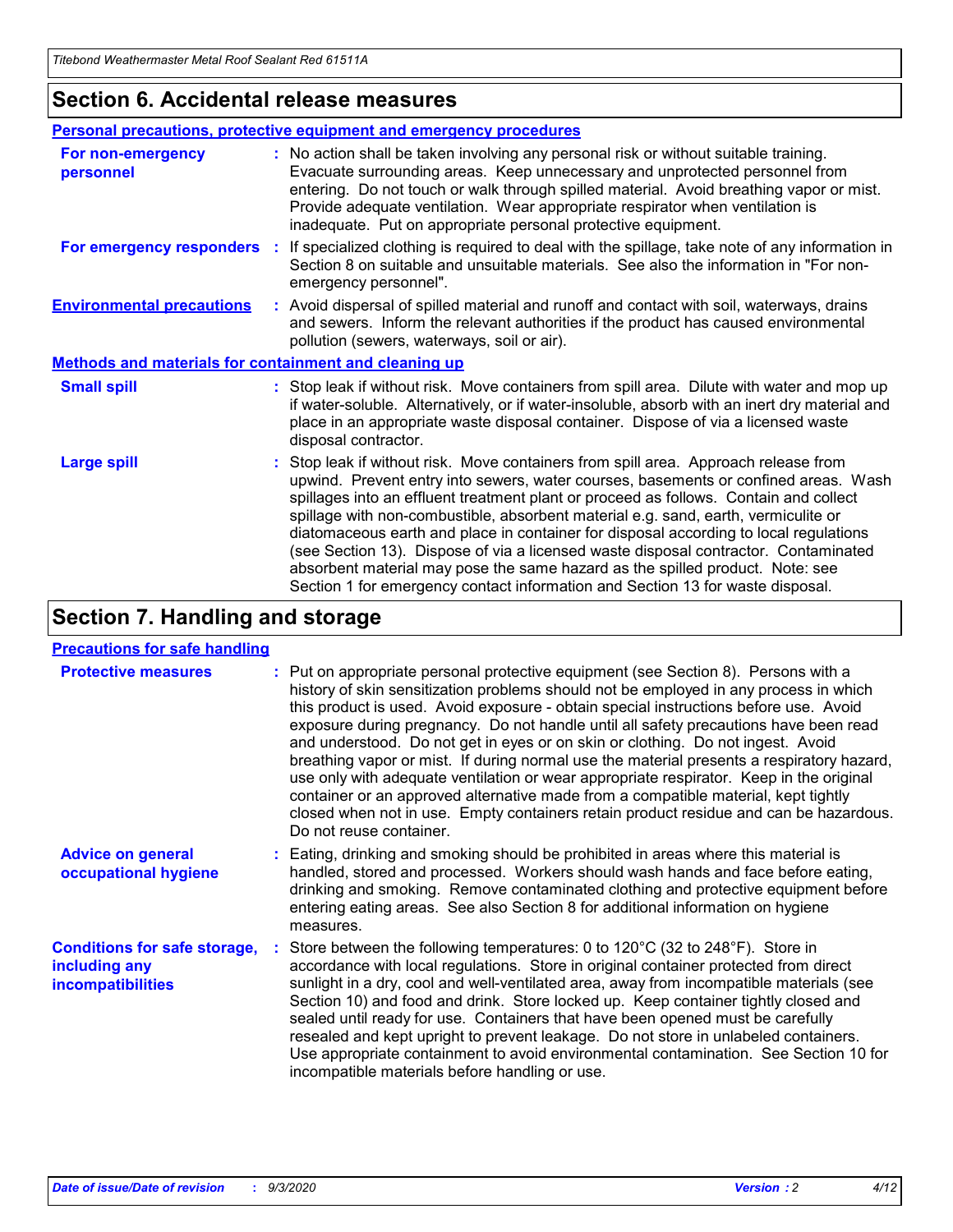# **Section 8. Exposure controls/personal protection**

#### **Control parameters**

#### **Occupational exposure limits**

| <b>Ingredient name</b>                               |    |                        | <b>Exposure limits</b>                                                                                                                                                                                                                                                                                                                                                                                                                                                                                                                                                                                                 |
|------------------------------------------------------|----|------------------------|------------------------------------------------------------------------------------------------------------------------------------------------------------------------------------------------------------------------------------------------------------------------------------------------------------------------------------------------------------------------------------------------------------------------------------------------------------------------------------------------------------------------------------------------------------------------------------------------------------------------|
| 3-aminopropyltriethoxysilane<br>Dibutyltin dilaurate |    |                        | None.<br>ACGIH TLV (United States, 3/2020). Absorbed through skin.<br>Notes: as Sn<br>TWA: $0.1 \text{ mg/m}^3$ , (as Sn) 8 hours.<br>STEL: 0.2 mg/m <sup>3</sup> , (as Sn) 15 minutes.<br>NIOSH REL (United States, 10/2016). Absorbed through skin.<br>Notes: as Sn<br>TWA: 0.1 mg/m <sup>3</sup> , (as Sn) 10 hours.<br>OSHA PEL (United States, 5/2018). Notes: as Sn<br>TWA: $0.1 \text{ mg/m}^3$ , (as Sn) 8 hours.<br>OSHA PEL 1989 (United States, 3/1989). Absorbed through skin.<br>Notes: measured as Sn<br>TWA: 0.1 mg/m <sup>3</sup> , (measured as Sn) 8 hours. Form: Organic                            |
| <b>Appropriate engineering</b><br>controls           |    |                        | : If user operations generate dust, fumes, gas, vapor or mist, use process enclosures,<br>local exhaust ventilation or other engineering controls to keep worker exposure to<br>airborne contaminants below any recommended or statutory limits.                                                                                                                                                                                                                                                                                                                                                                       |
| <b>Environmental exposure</b><br><b>controls</b>     |    |                        | Emissions from ventilation or work process equipment should be checked to ensure<br>they comply with the requirements of environmental protection legislation. In some<br>cases, fume scrubbers, filters or engineering modifications to the process equipment<br>will be necessary to reduce emissions to acceptable levels.                                                                                                                                                                                                                                                                                          |
| <b>Individual protection measures</b>                |    |                        |                                                                                                                                                                                                                                                                                                                                                                                                                                                                                                                                                                                                                        |
| <b>Hygiene measures</b>                              |    |                        | : Wash hands, forearms and face thoroughly after handling chemical products, before<br>eating, smoking and using the lavatory and at the end of the working period.<br>Appropriate techniques should be used to remove potentially contaminated clothing.<br>Contaminated work clothing should not be allowed out of the workplace. Wash<br>contaminated clothing before reusing. Ensure that eyewash stations and safety<br>showers are close to the workstation location.                                                                                                                                            |
| <b>Eye/face protection</b>                           |    |                        | Safety eyewear complying with an approved standard should be used when a risk<br>assessment indicates this is necessary to avoid exposure to liquid splashes, mists,<br>gases or dusts. If contact is possible, the following protection should be worn, unless<br>the assessment indicates a higher degree of protection: chemical splash goggles.                                                                                                                                                                                                                                                                    |
| <b>Skin protection</b>                               |    |                        |                                                                                                                                                                                                                                                                                                                                                                                                                                                                                                                                                                                                                        |
| <b>Hand protection</b>                               |    |                        | : Chemical-resistant, impervious gloves complying with an approved standard should be<br>worn at all times when handling chemical products if a risk assessment indicates this is<br>necessary. Considering the parameters specified by the glove manufacturer, check<br>during use that the gloves are still retaining their protective properties. It should be<br>noted that the time to breakthrough for any glove material may be different for different<br>glove manufacturers. In the case of mixtures, consisting of several substances, the<br>protection time of the gloves cannot be accurately estimated. |
| <b>Body protection</b>                               |    | handling this product. | Personal protective equipment for the body should be selected based on the task being<br>performed and the risks involved and should be approved by a specialist before                                                                                                                                                                                                                                                                                                                                                                                                                                                |
| <b>Other skin protection</b>                         |    |                        | Appropriate footwear and any additional skin protection measures should be selected<br>based on the task being performed and the risks involved and should be approved by a<br>specialist before handling this product.                                                                                                                                                                                                                                                                                                                                                                                                |
| <b>Respiratory protection</b>                        | ÷. | aspects of use.        | Based on the hazard and potential for exposure, select a respirator that meets the<br>appropriate standard or certification. Respirators must be used according to a<br>respiratory protection program to ensure proper fitting, training, and other important                                                                                                                                                                                                                                                                                                                                                         |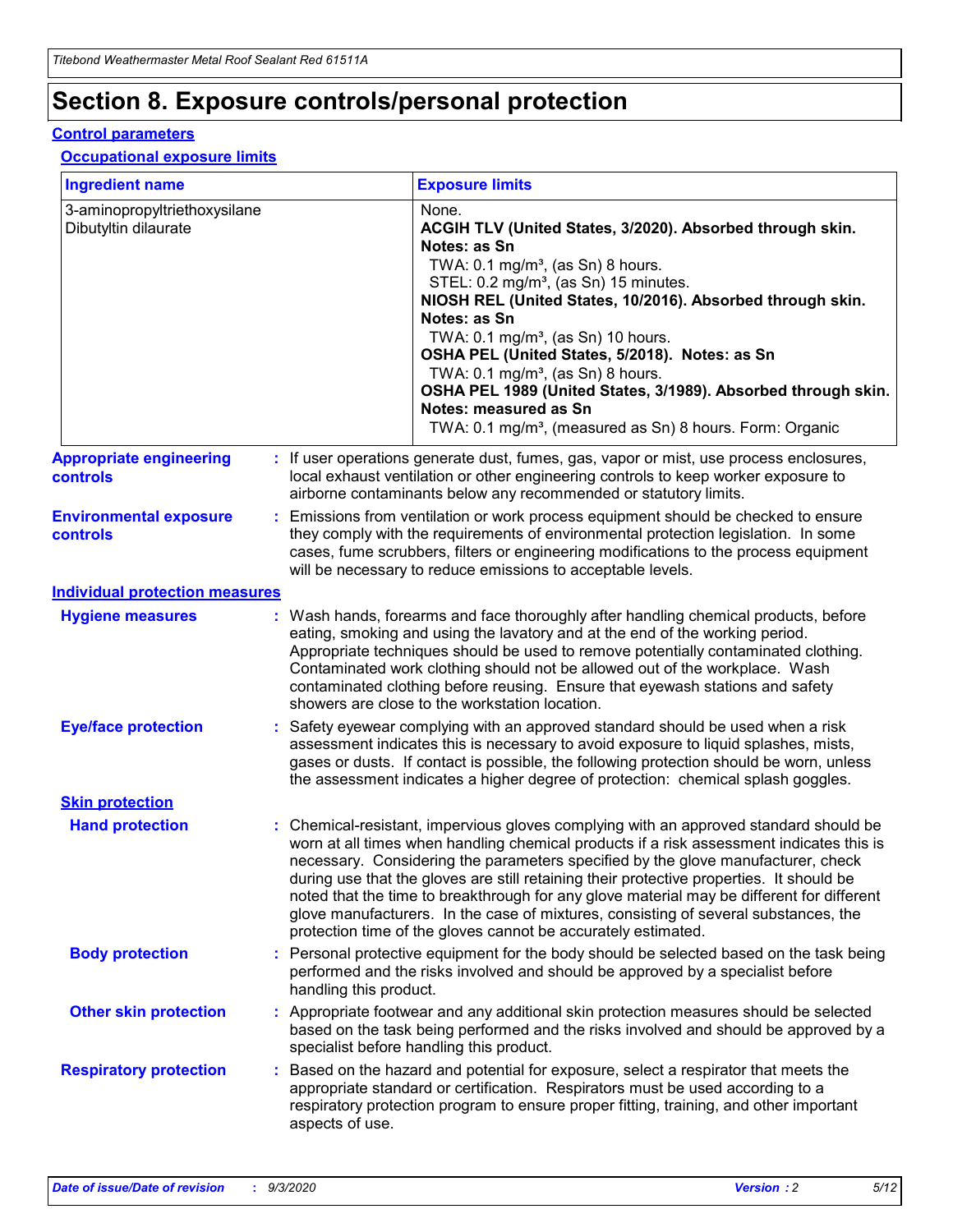### **Section 9. Physical and chemical properties**

#### **Appearance**

| <b>Physical state</b>                             |    | : Liquid. [Paste.]                                              |
|---------------------------------------------------|----|-----------------------------------------------------------------|
| <b>Color</b>                                      |    | Red.                                                            |
| Odor                                              |    | Characteristic.                                                 |
| <b>Odor threshold</b>                             | ÷. | Not available.                                                  |
| pH                                                |    | Not applicable.                                                 |
| <b>Melting point</b>                              |    | : Not available.                                                |
| <b>Boiling point</b>                              |    | : $>200^{\circ}$ C ( $>392^{\circ}$ F)                          |
| <b>Flash point</b>                                |    | : Closed cup: >200°C (>392°F) [Setaflash.]                      |
| <b>Evaporation rate</b>                           |    | $:$ >1 (butyl acetate = 1)                                      |
| <b>Flammability (solid, gas)</b>                  |    | : Not available.                                                |
| Lower and upper explosive<br>(flammable) limits   |    | : Not available.                                                |
| <b>VOC (less water, less)</b><br>exempt solvents) |    | : 0 g/l                                                         |
| <b>Volatility</b>                                 |    | $: 0\%$ (w/w)                                                   |
| <b>Vapor density</b>                              |    | Not available.                                                  |
| <b>Relative density</b>                           |    | $\frac{1}{2}$ 2.432                                             |
| <b>Solubility</b>                                 |    | Insoluble in the following materials: cold water and hot water. |
| <b>Solubility in water</b>                        |    | Not available.                                                  |
| <b>Partition coefficient: n-</b><br>octanol/water |    | $:$ Not available.                                              |
| <b>Auto-ignition temperature</b>                  |    | : Not available.                                                |
| <b>Decomposition temperature</b>                  |    | : Not available.                                                |
| <b>Viscosity</b>                                  |    | : Not available.                                                |

### **Section 10. Stability and reactivity**

| <b>Reactivity</b>                            |    | : No specific test data related to reactivity available for this product or its ingredients.            |
|----------------------------------------------|----|---------------------------------------------------------------------------------------------------------|
| <b>Chemical stability</b>                    |    | : The product is stable.                                                                                |
| <b>Possibility of hazardous</b><br>reactions |    | : Under normal conditions of storage and use, hazardous reactions will not occur.                       |
| <b>Conditions to avoid</b>                   |    | : No specific data.                                                                                     |
| <b>Incompatible materials</b>                |    | : No specific data.                                                                                     |
| <b>Hazardous decomposition</b><br>products   | ÷. | Under normal conditions of storage and use, hazardous decomposition products should<br>not be produced. |

### **Section 11. Toxicological information**

#### **Information on toxicological effects**

#### **Acute toxicity**

| <b>Product/ingredient name</b> | <b>Result</b>           | <b>Species</b> | <b>Dose</b>                | <b>Exposure</b> |
|--------------------------------|-------------------------|----------------|----------------------------|-----------------|
| 3-aminopropyltriethoxysilane   | <b>ILD50 Dermal</b>     | Rabbit         | 4.29 g/kg                  |                 |
| Dibutyltin dilaurate           | ILD50 Oral<br>LD50 Oral | Rat<br>Rat     | $1.57$ g/kg<br>175 $mg/kg$ |                 |
|                                |                         |                |                            |                 |

**Irritation/Corrosion**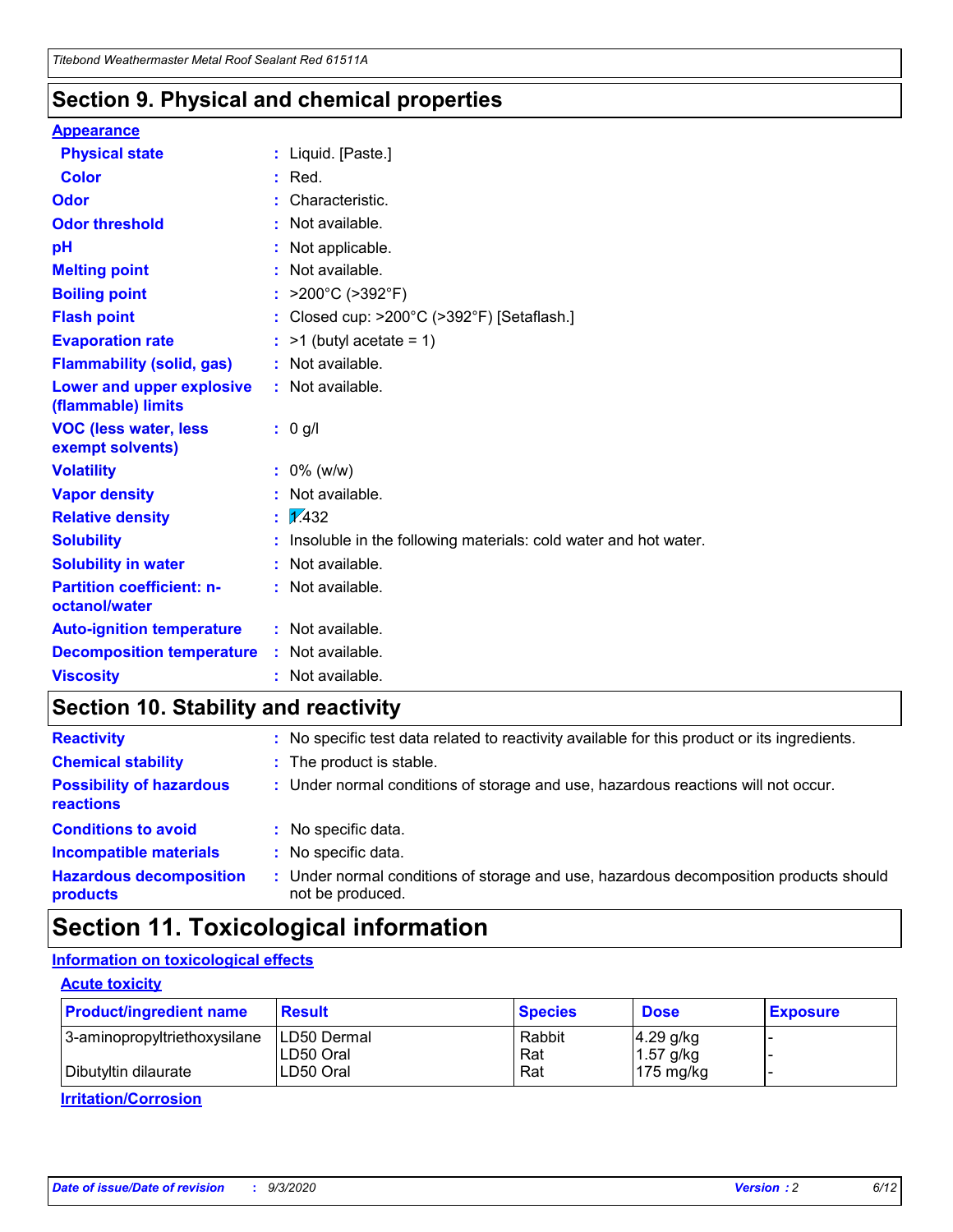# **Section 11. Toxicological information**

| <b>Product/ingredient name</b> | <b>Result</b>                 | <b>Species</b> | <b>Score</b> | <b>Exposure</b>    | <b>Observation</b>       |
|--------------------------------|-------------------------------|----------------|--------------|--------------------|--------------------------|
| 3-aminopropyltriethoxysilane   | Eyes - Mild irritant          | Rabbit         |              | $100 \text{ mg}$   |                          |
|                                | Eyes - Severe irritant        | Rabbit         |              | 24 hours 750       |                          |
|                                |                               |                |              | ug                 |                          |
|                                | <b>Skin - Severe irritant</b> | Rabbit         |              | 24 hours 5         | $\overline{\phantom{a}}$ |
| Dibutyltin dilaurate           | Eyes - Moderate irritant      | Rabbit         |              | mg<br>24 hours 100 |                          |
|                                |                               |                |              | mg                 |                          |
|                                | Skin - Severe irritant        | Rabbit         |              | 500 mg             | -                        |

#### **Sensitization**

Not available.

#### **Mutagenicity**

Not available.

#### **Carcinogenicity**

Not available.

#### **Reproductive toxicity**

Not available.

#### **Teratogenicity**

Not available.

#### **Specific target organ toxicity (single exposure)**

Not available.

#### **Specific target organ toxicity (repeated exposure)**

| <b>Name</b>                                                                  |                                                                                    | <b>Category</b>                                     | <b>Route of</b><br>exposure | <b>Target organs</b> |  |
|------------------------------------------------------------------------------|------------------------------------------------------------------------------------|-----------------------------------------------------|-----------------------------|----------------------|--|
| Dibutyltin dilaurate                                                         |                                                                                    | Category 1                                          | $\overline{\phantom{0}}$    | respiratory system   |  |
| <b>Aspiration hazard</b><br>Not available.                                   |                                                                                    |                                                     |                             |                      |  |
| <b>Information on the likely</b><br>routes of exposure                       | : Not available.                                                                   |                                                     |                             |                      |  |
| <b>Potential acute health effects</b>                                        |                                                                                    |                                                     |                             |                      |  |
| <b>Eye contact</b>                                                           | : May cause eye irritation.                                                        |                                                     |                             |                      |  |
| <b>Inhalation</b>                                                            |                                                                                    | : No known significant effects or critical hazards. |                             |                      |  |
| <b>Skin contact</b>                                                          |                                                                                    | : May cause skin irritation.                        |                             |                      |  |
| <b>Ingestion</b>                                                             |                                                                                    | : No known significant effects or critical hazards. |                             |                      |  |
| Symptoms related to the physical, chemical and toxicological characteristics |                                                                                    |                                                     |                             |                      |  |
| <b>Eye contact</b>                                                           | : Adverse symptoms may include the following:<br>irritation<br>watering<br>redness |                                                     |                             |                      |  |
| <b>Inhalation</b>                                                            | reduced fetal weight<br>increase in fetal deaths<br>skeletal malformations         | : Adverse symptoms may include the following:       |                             |                      |  |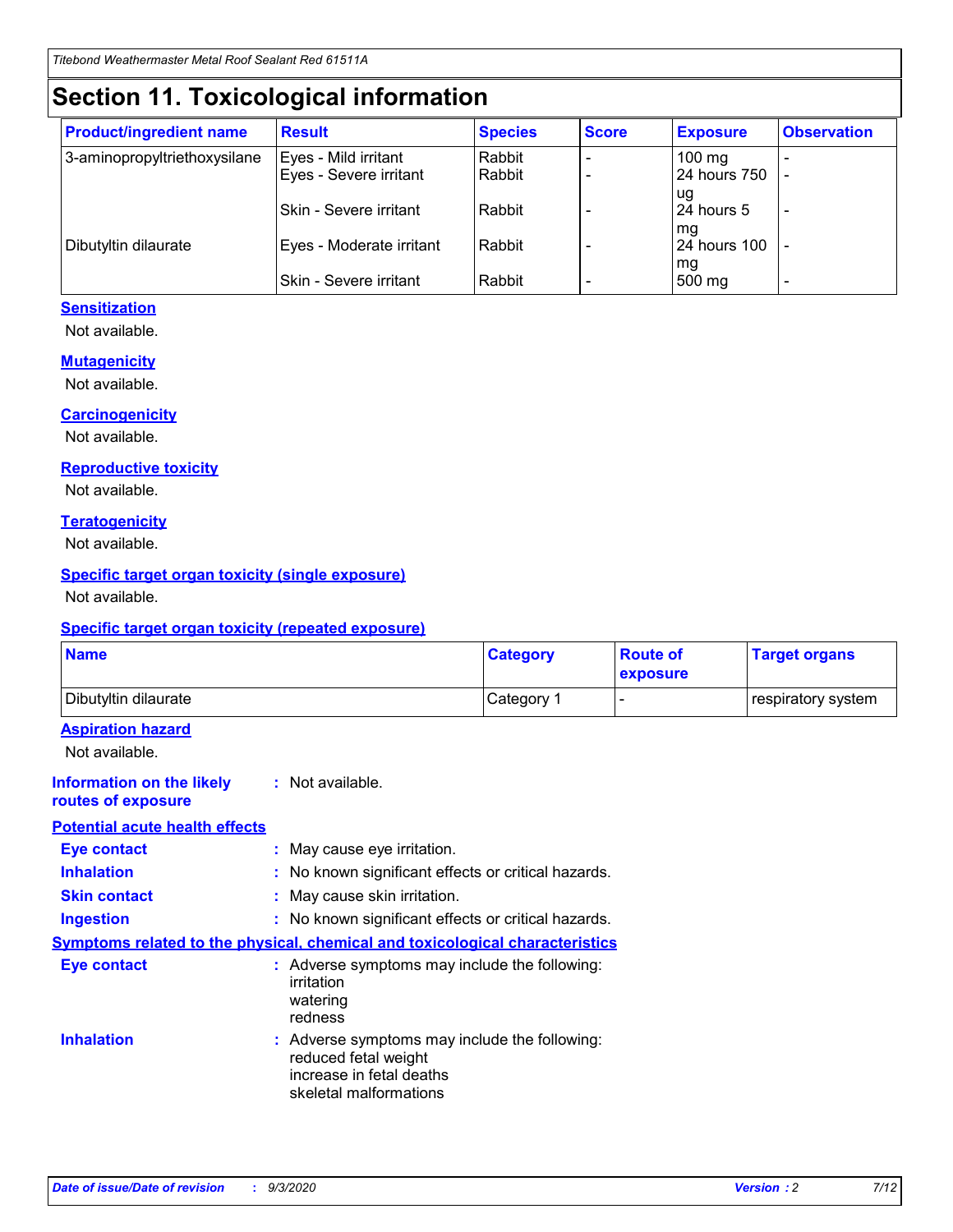*Titebond Weathermaster Metal Roof Sealant Red 61511A*

# **Section 11. Toxicological information**

| <b>Skin contact</b>                     | : Adverse symptoms may include the following:                                                            |
|-----------------------------------------|----------------------------------------------------------------------------------------------------------|
|                                         | irritation                                                                                               |
|                                         | redness<br>reduced fetal weight                                                                          |
|                                         | increase in fetal deaths                                                                                 |
|                                         | skeletal malformations                                                                                   |
| <b>Ingestion</b>                        | : Adverse symptoms may include the following:                                                            |
|                                         | reduced fetal weight<br>increase in fetal deaths                                                         |
|                                         | skeletal malformations                                                                                   |
|                                         | Delayed and immediate effects and also chronic effects from short and long term exposure                 |
| <b>Short term exposure</b>              |                                                                                                          |
| <b>Potential immediate</b><br>effects   | : Not available.                                                                                         |
| <b>Potential delayed effects</b>        | : Not available.                                                                                         |
| <b>Long term exposure</b>               |                                                                                                          |
| <b>Potential immediate</b><br>effects   | : Not available.                                                                                         |
| <b>Potential delayed effects</b>        | : Not available.                                                                                         |
| <b>Potential chronic health effects</b> |                                                                                                          |
| Not available.                          |                                                                                                          |
| <b>General</b>                          | : Once sensitized, a severe allergic reaction may occur when subsequently exposed to<br>very low levels. |
| <b>Carcinogenicity</b>                  | : No known significant effects or critical hazards.                                                      |
| <b>Mutagenicity</b>                     | : No known significant effects or critical hazards.                                                      |
| <b>Teratogenicity</b>                   | May damage the unborn child.                                                                             |
| <b>Developmental effects</b>            | : No known significant effects or critical hazards.                                                      |
| <b>Fertility effects</b>                | : May damage fertility.                                                                                  |
| <b>Numerical measures of toxicity</b>   |                                                                                                          |
| <b>Acute toxicity estimates</b>         |                                                                                                          |
| والمادانون والملا                       |                                                                                                          |

Not available.

# **Section 12. Ecological information**

#### **Toxicity**

| <b>Product/ingredient name</b> | <b>Result</b>                                       | <b>Species</b>               | <b>Exposure</b>       |
|--------------------------------|-----------------------------------------------------|------------------------------|-----------------------|
| Dibutyltin dilaurate           | $ CC50>3$ mg/l<br>Chronic EC10 > 2 mg/l Fresh water | Algae<br>Algae - Desmodesmus | 72 hours<br>196 hours |
|                                |                                                     | <b>I</b> subspicatus         |                       |

#### **Persistence and degradability**

| <b>Product/ingredient name</b> | <b>Test</b>                                                                    | <b>Result</b>  |                   | <b>Dose</b> | <b>Inoculum</b>         |
|--------------------------------|--------------------------------------------------------------------------------|----------------|-------------------|-------------|-------------------------|
| Dibutyltin dilaurate           | OECD 301F<br>Ready<br>Biodegradability -<br>Manometric<br>Respirometry<br>Test | 23 % - 28 days |                   |             |                         |
| <b>Product/ingredient name</b> | <b>Aquatic half-life</b>                                                       |                | <b>Photolysis</b> |             | <b>Biodegradability</b> |
| Dibutyltin dilaurate           |                                                                                |                |                   |             | <b>Inherent</b>         |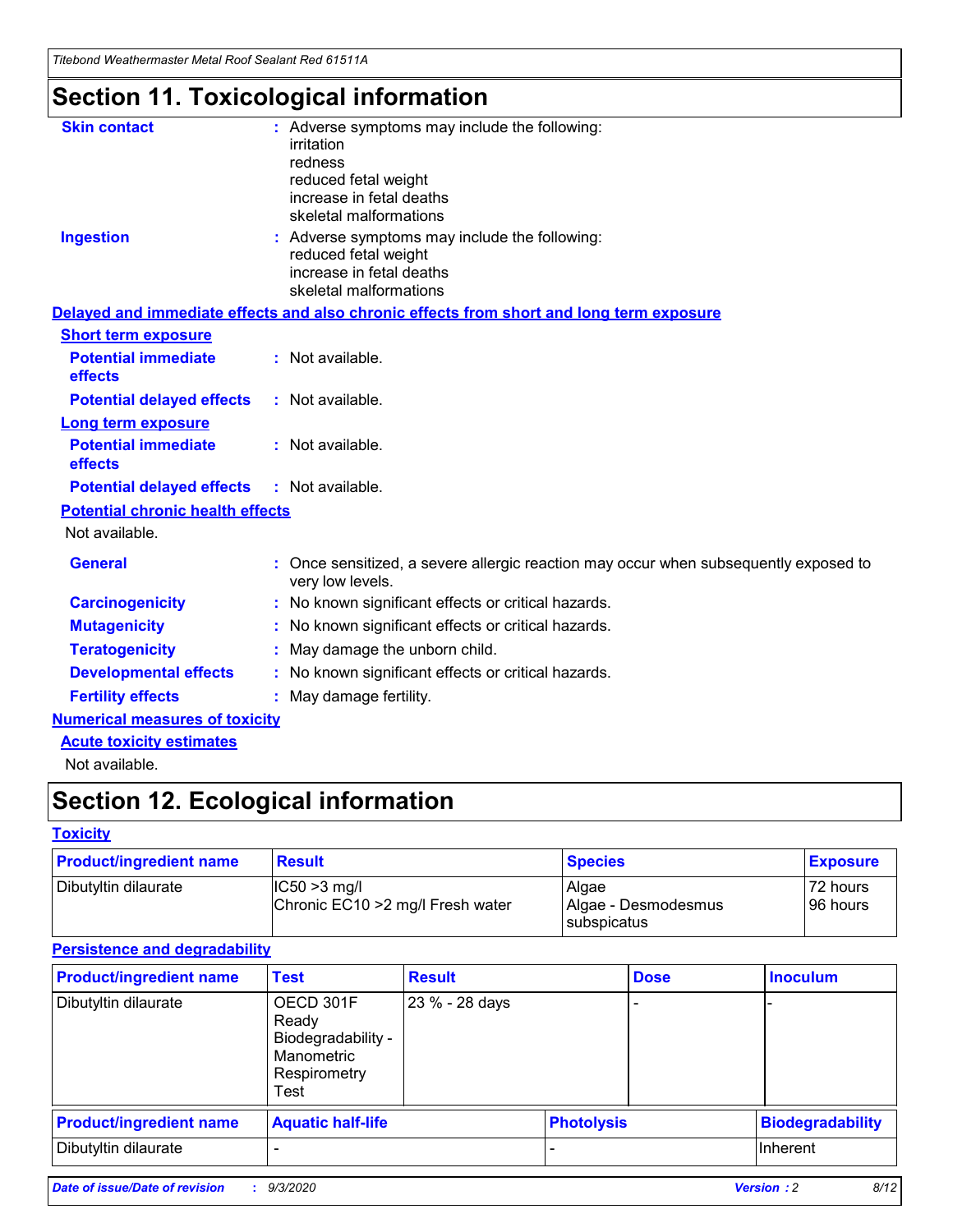# **Section 12. Ecological information**

#### **Bioaccumulative potential**

| <b>Product/ingredient name</b> | <b>LogP</b> <sub>ow</sub> | <b>BCF</b> | <b>Potential</b> |
|--------------------------------|---------------------------|------------|------------------|
| 3-aminopropyltriethoxysilane   | 4.44                      | 3.4        | low              |
| Dibutyltin dilaurate           |                           | 2.91       | low              |

#### **Mobility in soil**

| <b>MODILLY III SUIL</b>                                       |                                                     |
|---------------------------------------------------------------|-----------------------------------------------------|
| <b>Soil/water partition</b><br>coefficient (K <sub>oc</sub> ) | : Not available.                                    |
| <b>Other adverse effects</b>                                  | : No known significant effects or critical hazards. |

### **Section 13. Disposal considerations**

**Disposal methods :**

The generation of waste should be avoided or minimized wherever possible. Disposal of this product, solutions and any by-products should at all times comply with the requirements of environmental protection and waste disposal legislation and any regional local authority requirements. Dispose of surplus and non-recyclable products via a licensed waste disposal contractor. Waste should not be disposed of untreated to the sewer unless fully compliant with the requirements of all authorities with jurisdiction. Waste packaging should be recycled. Incineration or landfill should only be considered when recycling is not feasible. This material and its container must be disposed of in a safe way. Care should be taken when handling emptied containers that have not been cleaned or rinsed out. Empty containers or liners may retain some product residues. Avoid dispersal of spilled material and runoff and contact with soil, waterways, drains and sewers.

### **Section 14. Transport information**

|                                      | <b>DOT</b><br><b>Classification</b> | <b>TDG</b><br><b>Classification</b> | <b>Mexico</b><br><b>Classification</b> | <b>ADR/RID</b> | <b>IMDG</b>              | <b>IATA</b>    |
|--------------------------------------|-------------------------------------|-------------------------------------|----------------------------------------|----------------|--------------------------|----------------|
| <b>UN number</b>                     | Not regulated.                      | Not regulated.                      | Not regulated.                         | Not regulated. | Not regulated.           | Not regulated. |
| <b>UN proper</b><br>shipping name    |                                     |                                     |                                        |                |                          |                |
| <b>Transport</b><br>hazard class(es) |                                     | $\overline{\phantom{0}}$            | $\overline{\phantom{0}}$               |                | $\overline{\phantom{0}}$ |                |
| <b>Packing group</b>                 |                                     |                                     |                                        |                |                          |                |
| <b>Environmental</b><br>hazards      | No.                                 | No.                                 | No.                                    | No.            | No.                      | No.            |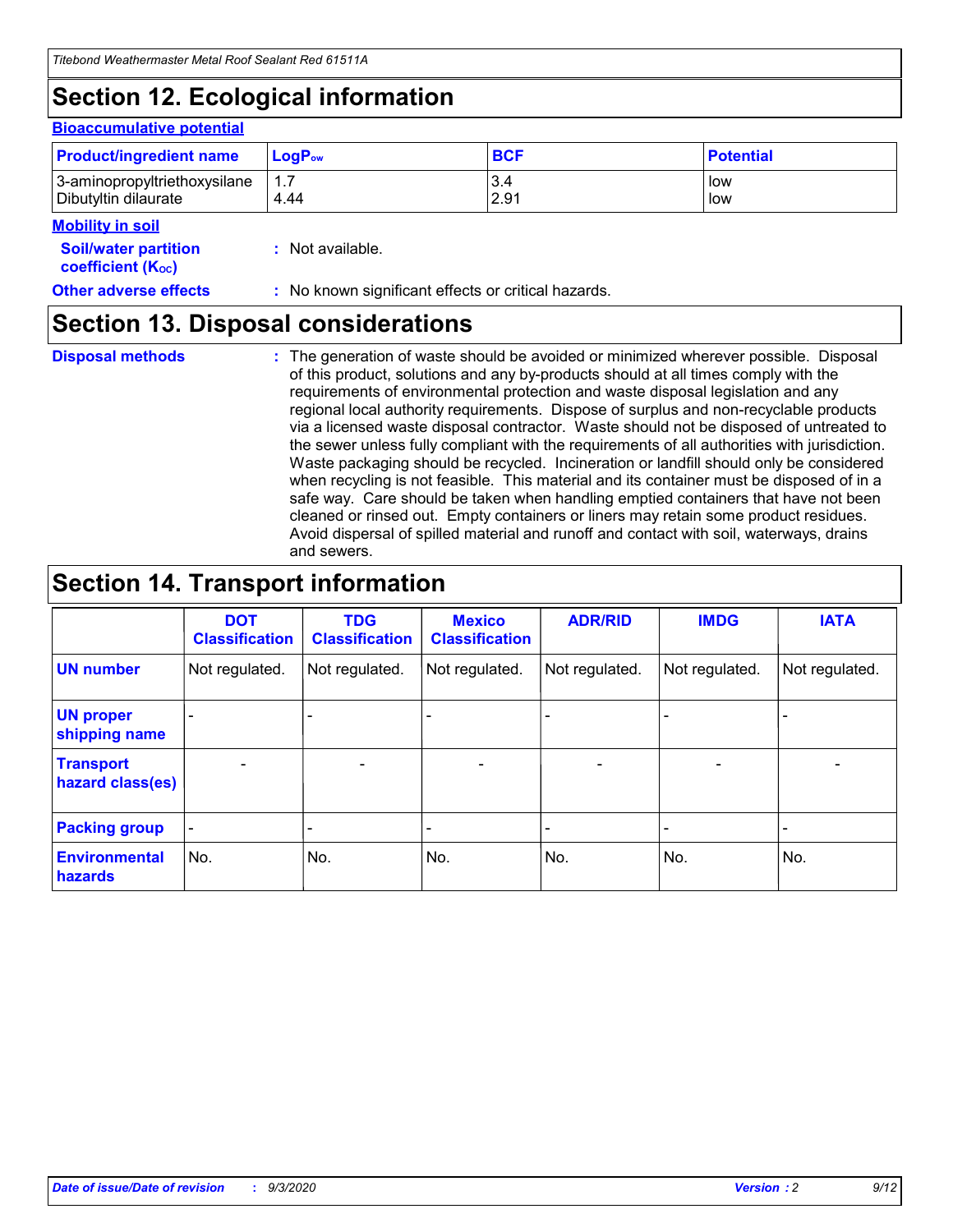### **Section 15. Regulatory information**

#### **U.S. Federal regulations**

#### **SARA 302/304**

#### **Composition/information on ingredients**

No products were found.

| SARA 304 RQ | Not applicable. |
|-------------|-----------------|
|-------------|-----------------|

#### **SARA 311/312**

**Classification :** EYE IRRITATION - Category 2B SKIN SENSITIZATION - Category 1 TOXIC TO REPRODUCTION - Category 1B HNOC - Product generates methanol during cure.

#### **Composition/information on ingredients**

| <b>Name</b>                  | $\frac{9}{6}$ | <b>Classification</b>                                                                                                                                                                                                                                                                                      |
|------------------------------|---------------|------------------------------------------------------------------------------------------------------------------------------------------------------------------------------------------------------------------------------------------------------------------------------------------------------------|
| 3-aminopropyltriethoxysilane | $\leq$ 3      | <b>FLAMMABLE LIQUIDS - Category 4</b><br><b>ACUTE TOXICITY (oral) - Category 4</b><br><b>SKIN IRRITATION - Category 2</b><br>EYE IRRITATION - Category 2A                                                                                                                                                  |
| Dibutyltin dilaurate         | ≤0.3          | <b>ACUTE TOXICITY (oral) - Category 3</b><br>SKIN CORROSION - Category 1C<br>SERIOUS EYE DAMAGE - Category 1<br>SKIN SENSITIZATION - Category 1<br><b>GERM CELL MUTAGENICITY - Category 2</b><br>TOXIC TO REPRODUCTION - Category 1B<br>SPECIFIC TARGET ORGAN TOXICITY (REPEATED<br>EXPOSURE) - Category 1 |

#### **State regulations**

**Massachusetts :**

: None of the components are listed.

**New York :** None of the components are listed. **New Jersey :** None of the components are listed.

**Pennsylvania :** None of the components are listed.

#### **California Prop. 65**

WARNING: This product can expose you to methanol, which is known to the State of California to cause birth defects or other reproductive harm. For more information go to www.P65Warnings.ca.gov.

| Ingredient name | No significant risk<br>level | <b>Maximum</b><br>acceptable dosage<br><b>level</b> |
|-----------------|------------------------------|-----------------------------------------------------|
| l methanol      |                              | Yes.                                                |

#### **International regulations**

**Chemical Weapon Convention List Schedules I, II & III Chemicals** Not listed.

#### **Montreal Protocol**

Not listed.

**Stockholm Convention on Persistent Organic Pollutants**

Not listed.

#### **UNECE Aarhus Protocol on POPs and Heavy Metals** Not listed.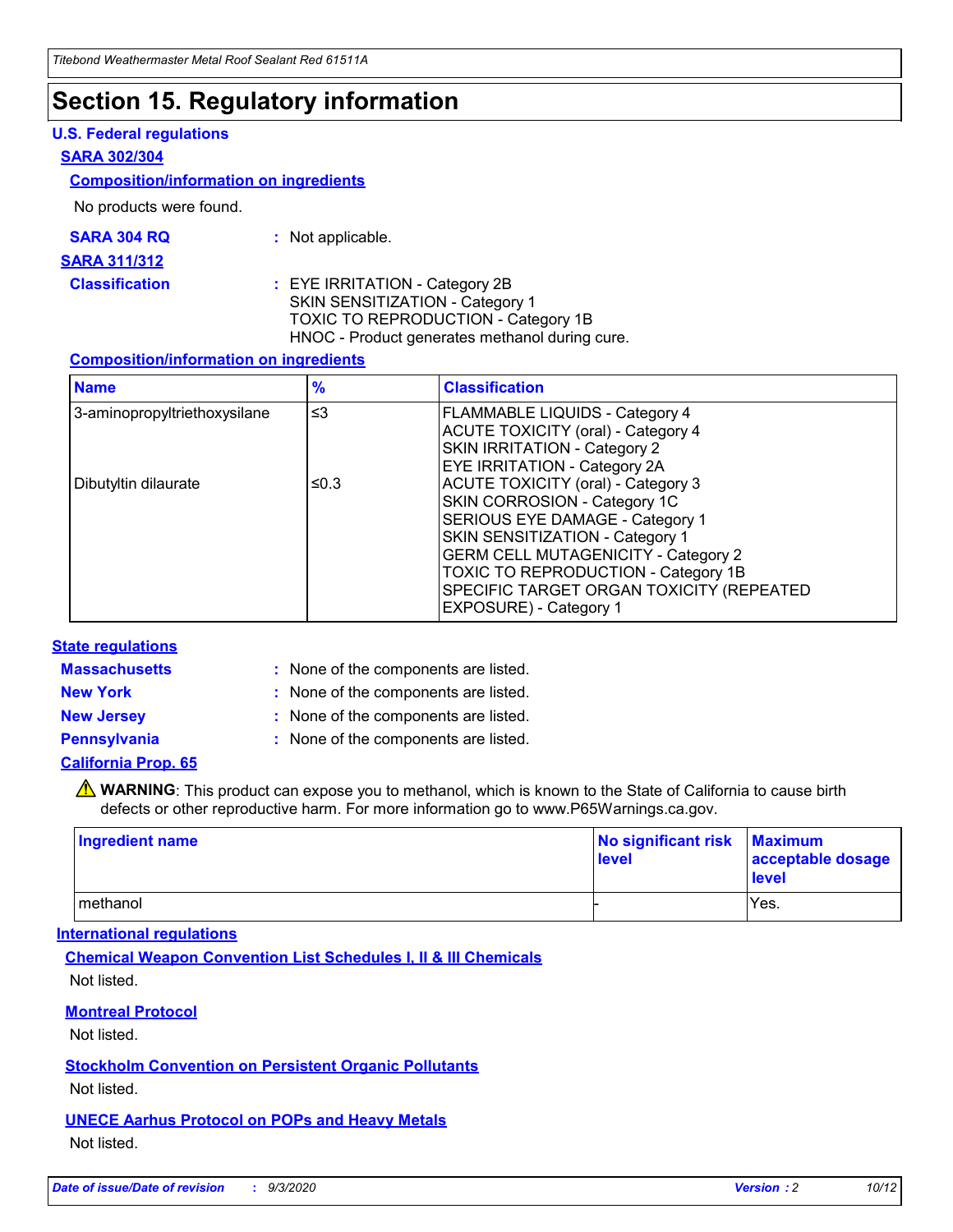### **Section 15. Regulatory information**

#### **Inventory list**

- 
- **China :** Not determined.

**United States TSCA 8(b) inventory**

**:** All components are active or exempted.

# **Section 16. Other information**





**Caution: HMIS® ratings are based on a 0-4 rating scale, with 0 representing minimal hazards or risks, and 4 representing significant hazards or risks. Although HMIS® ratings and the associated label are not required on SDSs or products leaving a facility under 29 CFR 1910.1200, the preparer may choose to provide them. HMIS® ratings are to be used with a fully implemented HMIS® program. HMIS® is a registered trademark and service mark of the American Coatings Association, Inc.**

**The customer is responsible for determining the PPE code for this material. For more information on HMIS® Personal Protective Equipment (PPE) codes, consult the HMIS® Implementation Manual.**

**National Fire Protection Association (U.S.A.)**



**Reprinted with permission from NFPA 704-2001, Identification of the Hazards of Materials for Emergency Response Copyright ©1997, National Fire Protection Association, Quincy, MA 02269. This reprinted material is not the complete and official position of the National Fire Protection Association, on the referenced subject which is represented only by the standard in its entirety.**

**Copyright ©2001, National Fire Protection Association, Quincy, MA 02269. This warning system is intended to be interpreted and applied only by properly trained individuals to identify fire, health and reactivity hazards of chemicals. The user is referred to certain limited number of chemicals with recommended classifications in NFPA 49 and NFPA 325, which would be used as a guideline only. Whether the chemicals are classified by NFPA or not, anyone using the 704 systems to classify chemicals does so at their own risk.**

#### **Procedure used to derive the classification**

| <b>Classification</b>                                                                                                | <b>Justification</b>                                  |
|----------------------------------------------------------------------------------------------------------------------|-------------------------------------------------------|
| <b>EYE IRRITATION - Category 2B</b><br><b>SKIN SENSITIZATION - Category 1</b><br>TOXIC TO REPRODUCTION - Category 1B | Expert judgment<br>Expert judgment<br>Expert judgment |
| <b>History</b>                                                                                                       |                                                       |

| <b>Date of printing</b>           | : 4/22/2022 |
|-----------------------------------|-------------|
| Date of issue/Date of<br>revision | : 9/3/2020  |
| Date of previous issue            | : 9/3/2020  |
| <b>Version</b>                    | $\cdot$ 2   |
|                                   |             |